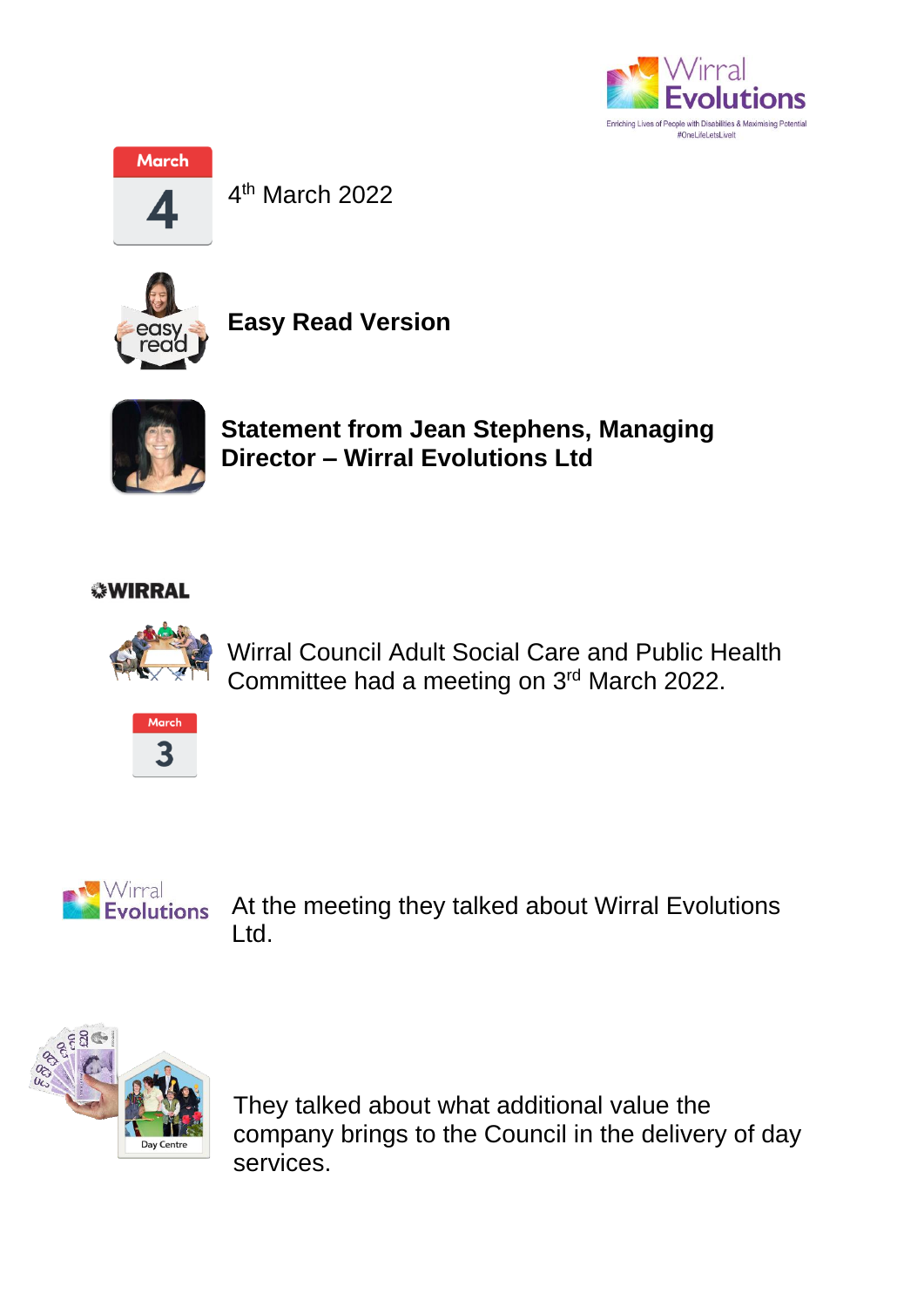



Members at the meeting recognised:



Improvements made by Wirral Evolutions



Raising in quality standards



Strong leadership and governance



Excellent response to the COVID19 pandemic



Our engagement with stakeholders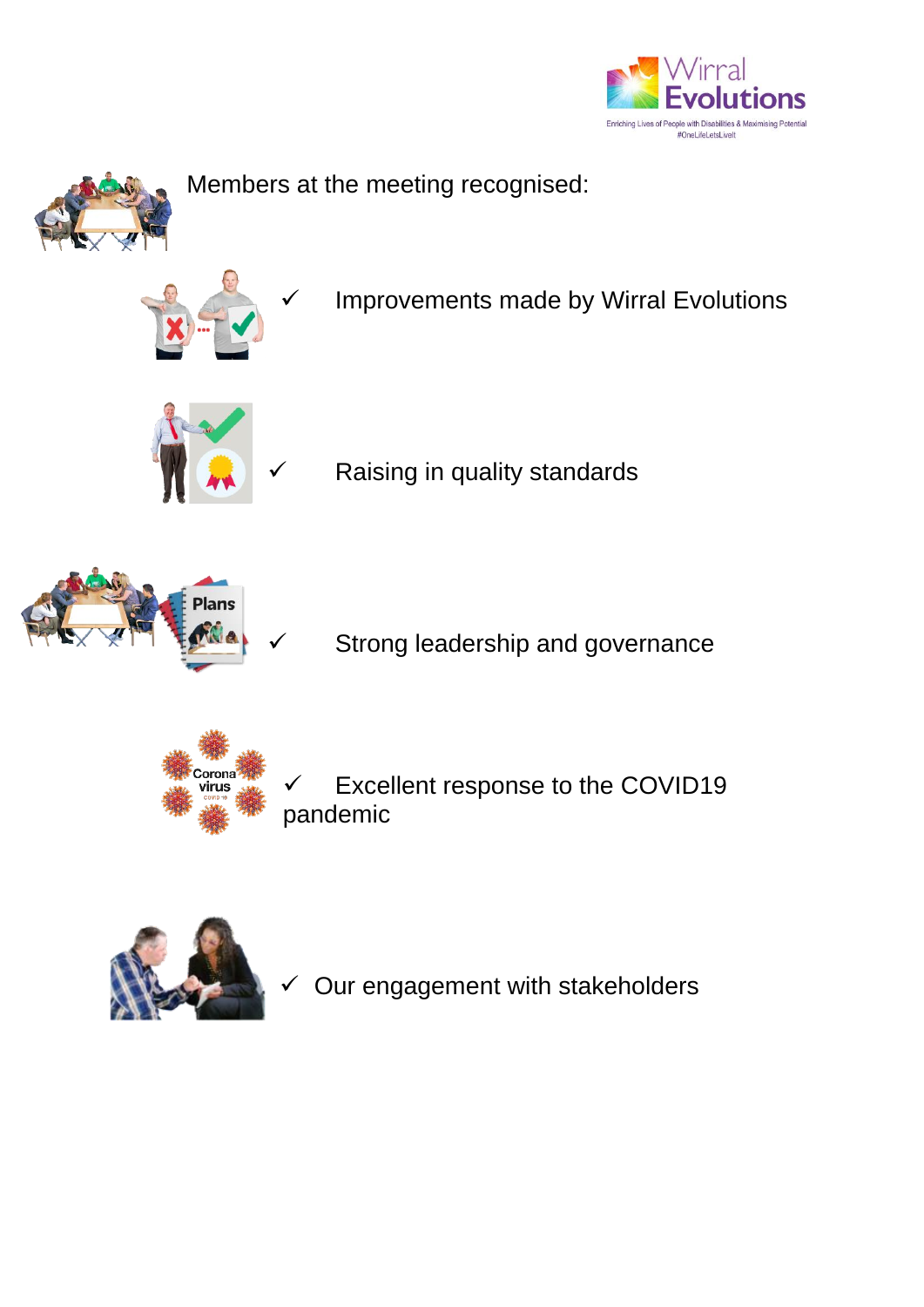



These have enabled the service to be person centred.



And helped people we support build skills.



**The decision made at the meeting:**



**To bring back day services into the Council** 

**April** 

**This process will begin 1st April 2022.**



**It is expected to take 6 months.**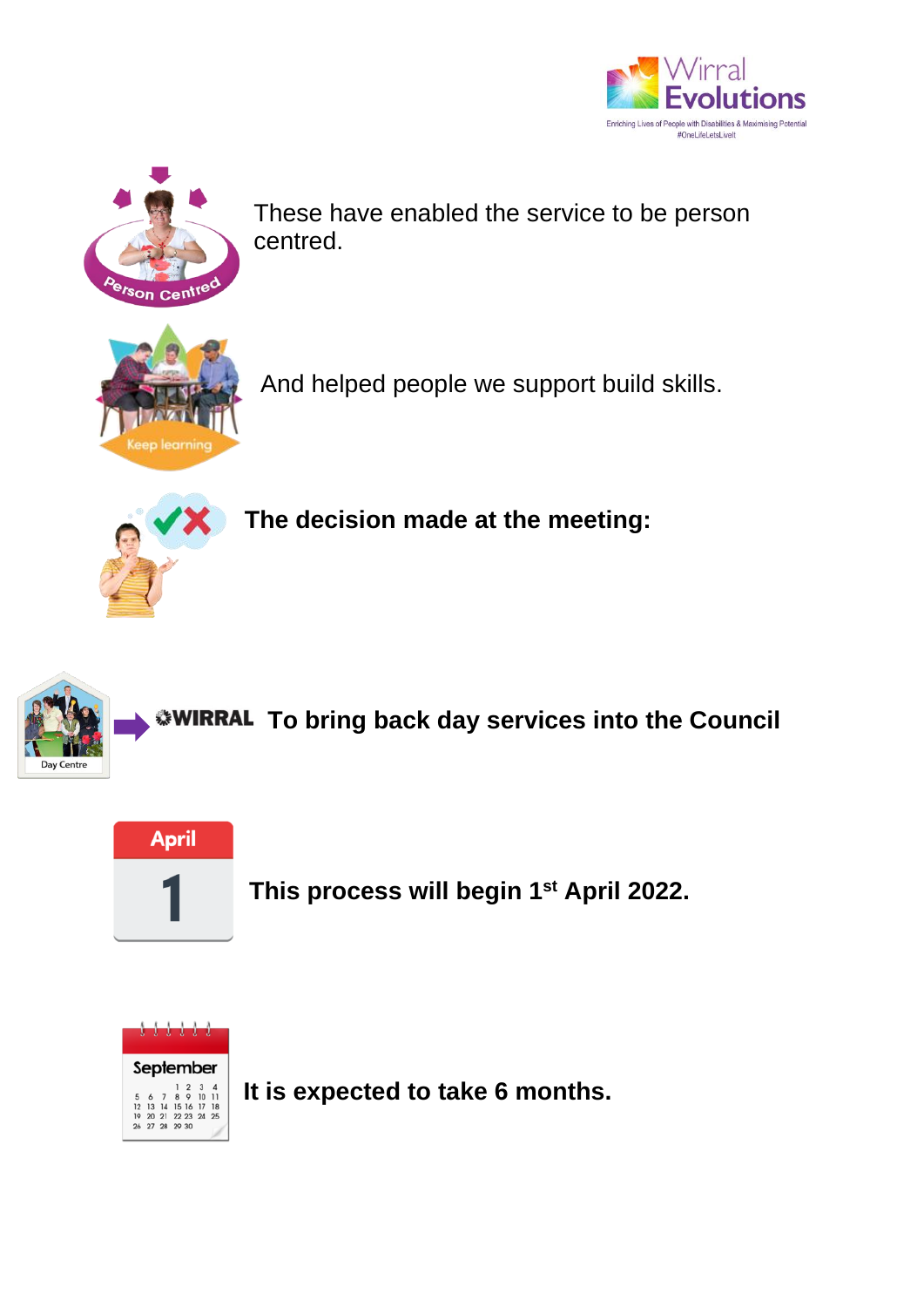



We are saddened by the decision.



But we will work together with the Council during this time.



We will work with people we support, staff, parents, carers, and family members to ensure a smooth transition for all.



We will share information and ensure effective communication during this time.



The full report can be found here: <https://tinyurl.com/2p8dstkj> (It is not currently available in Easy Read)



The web case of the meeting can be found here: [https://wirral.public](https://wirral.public-i.tv/core/portal/webcast_interactive/635786)[i.tv/core/portal/webcast\\_interactive/635786](https://wirral.public-i.tv/core/portal/webcast_interactive/635786)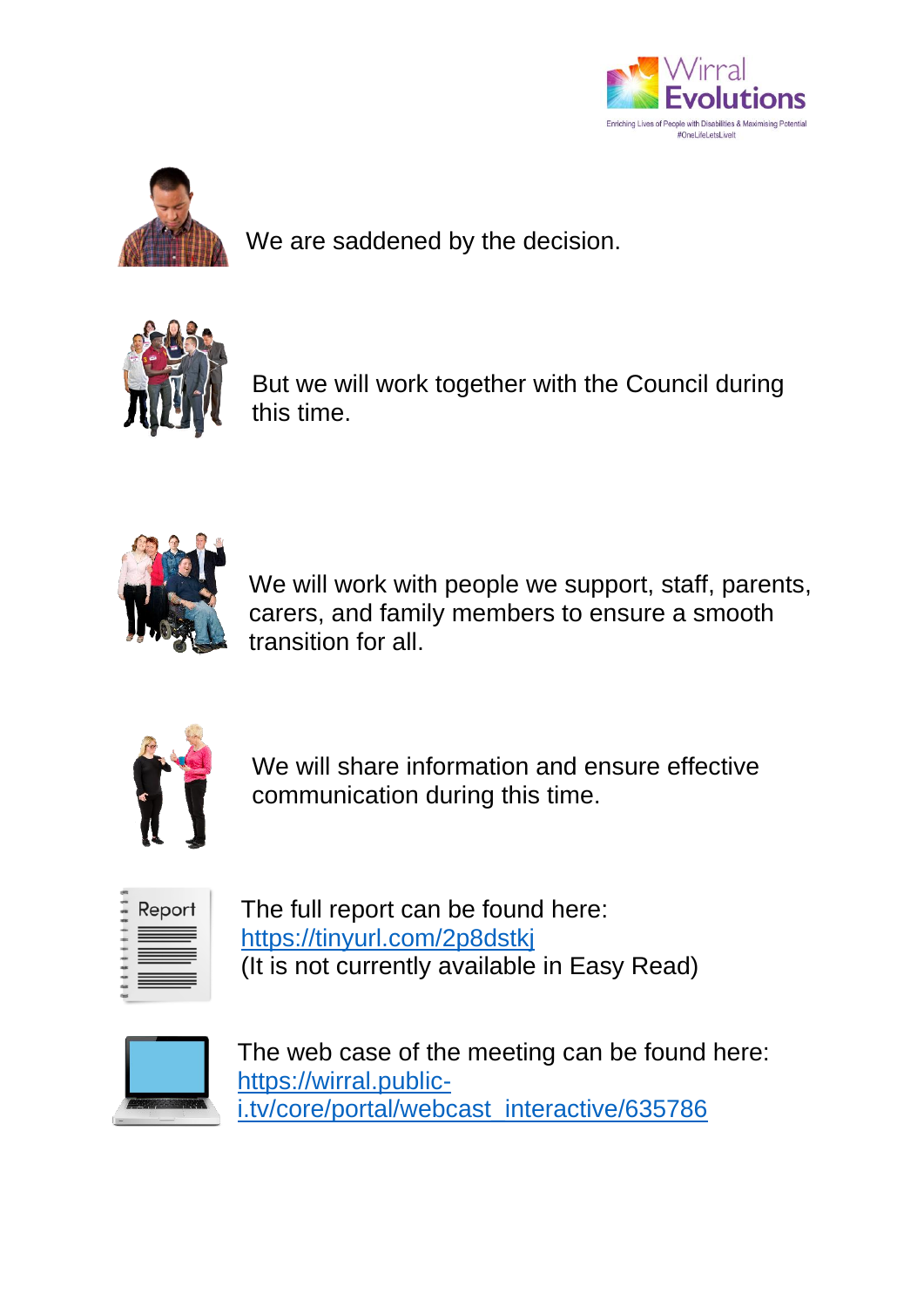



Kind Regards, Jean Stephens

**Managing Director** Wirral Evolutions



This statement and useful information will be available on our website – [www.wirralevolutions.org](http://www.wirralevolutions.org/)



Watch our video about our services and the people we support here: <https://www.youtube.com/watch?v=YUinl31371U>



Wirral Evolutions The Grange Grove Road **Wallasey** CH45 0JA



[admin@wirralevolutions.org](mailto:admin@wirralevolutions.org)